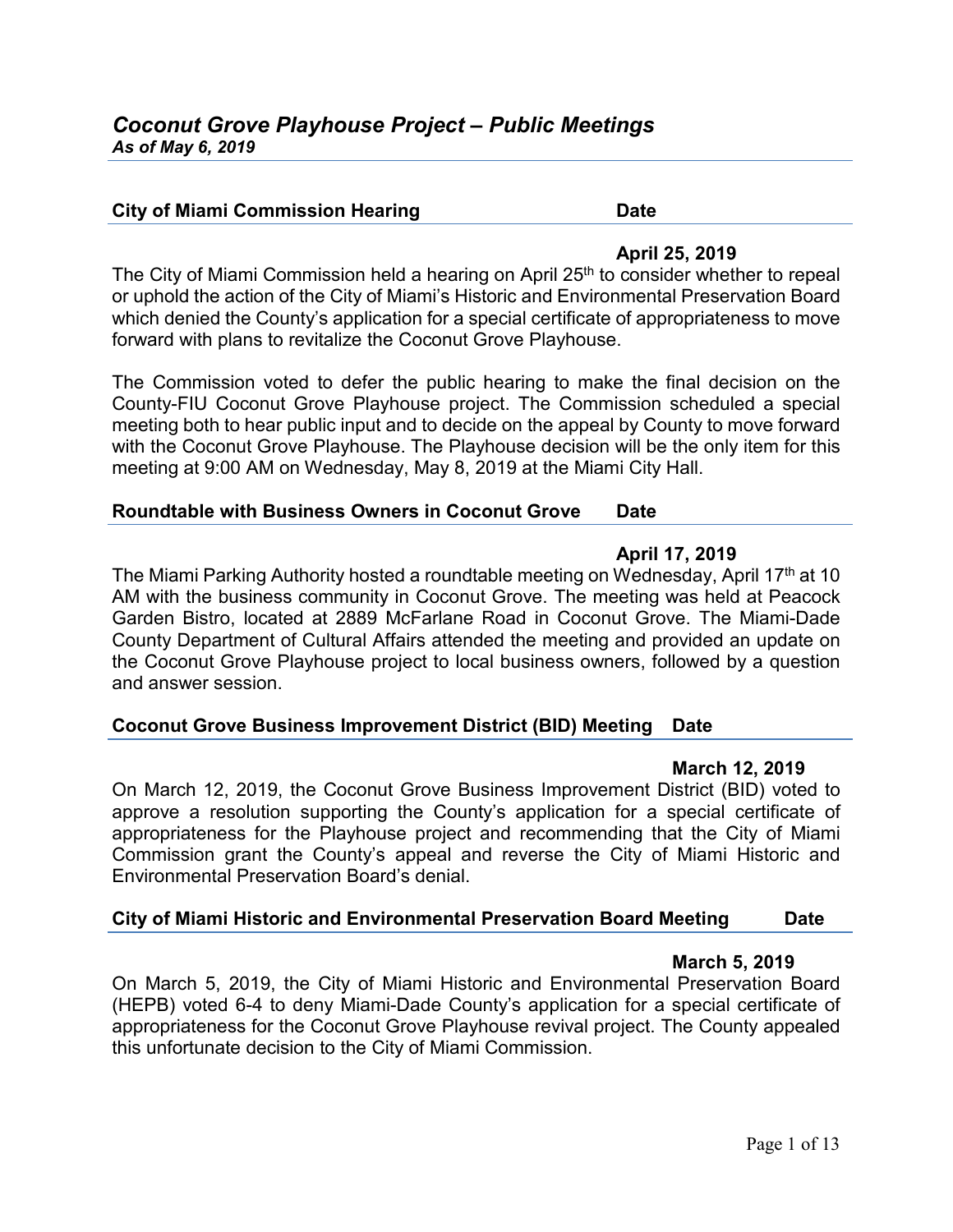# **City of Miami Historic and Environmental Preservation Board Meeting Date**

# **February 5, 2019**

On February 5, 2019, the City of Miami Historic and Environmental Preservation Board (HEPB) met to consider the final step of the regulatory review process to secure a Certificate of Appropriateness for the Miami-Dade County-FIU Coconut Grove Playhouse project. HEPB members reported having technical difficulty accessing the electronic agenda materials that were submitted by the County in December 2018. Consequently, the HEPB voted to defer the Playhouse item and the entire public hearing to the next month's meeting on March 5, 2019.

#### **Dade Heritage Trust Date**

# **January 23, 2019**

The Dade Heritage Trust Board of Directors voted to support the plan developed by Miami-Dade County and Florida International University for the Coconut Grove Playhouse site. Jorge L. Hernandez, the Coconut Grove Playhouse project's noted historic preservation architect, provided an overview at the Trust's meeting on January 23, 2019. The design features the complete restoration of the 1927 Kiehnel & Elliott historic front building; the creation of a 300-seat, state-of-the art theater, incorporating the remaining historic elements from the existing auditorium space; and a site plan with a plaza, pedestrian promenade, garage, pocket park, and lush landscaping.

Founded in 1972, Dade Heritage Trust is the leading organization committed to preserving Miami-Dade County's architectural, environmental and cultural heritage. The approval by Dade Heritage Trust's board supports the action taken by the City of Miami Historic and Environmental Preservation Board (HEPB), which reviewed the master plan concept for the Coconut Grove Playhouse project and voted affirmatively to issue a Certificate of Appropriateness for the master plan on April 4, 2017.

#### **Circuit Court Appellate Division Date**

# **December 10, 2018**

On December 10, 2018, a three-judge panel of the Circuit Court Appellate Division ruled in favor of Miami-Dade County in a case regarding the historic preservation approval granted to the County to rehabilitate the Coconut Grove Playhouse. In April 2017, the City of Miami's Historic and Environmental Preservation Board had approved the County's conceptual design for the Playhouse rehabilitation project. Two City residents appealed that decision, and in December 2017, the City of Miami Commission reversed the historic preservation approval. The County thereafter appealed the City Commission's decision to court. The Court's decision accepted all of the County's arguments, finding that the City's decision was incorrect and that the conditions imposed on the County were not consistent with the governing historic designation and applicable law. In particular, the Court reversed the City Commission's condition that the shell of the existing Playhouse auditorium be saved, as the City's own historic designation report had concluded that only the historic front building retains historic architectural integrity.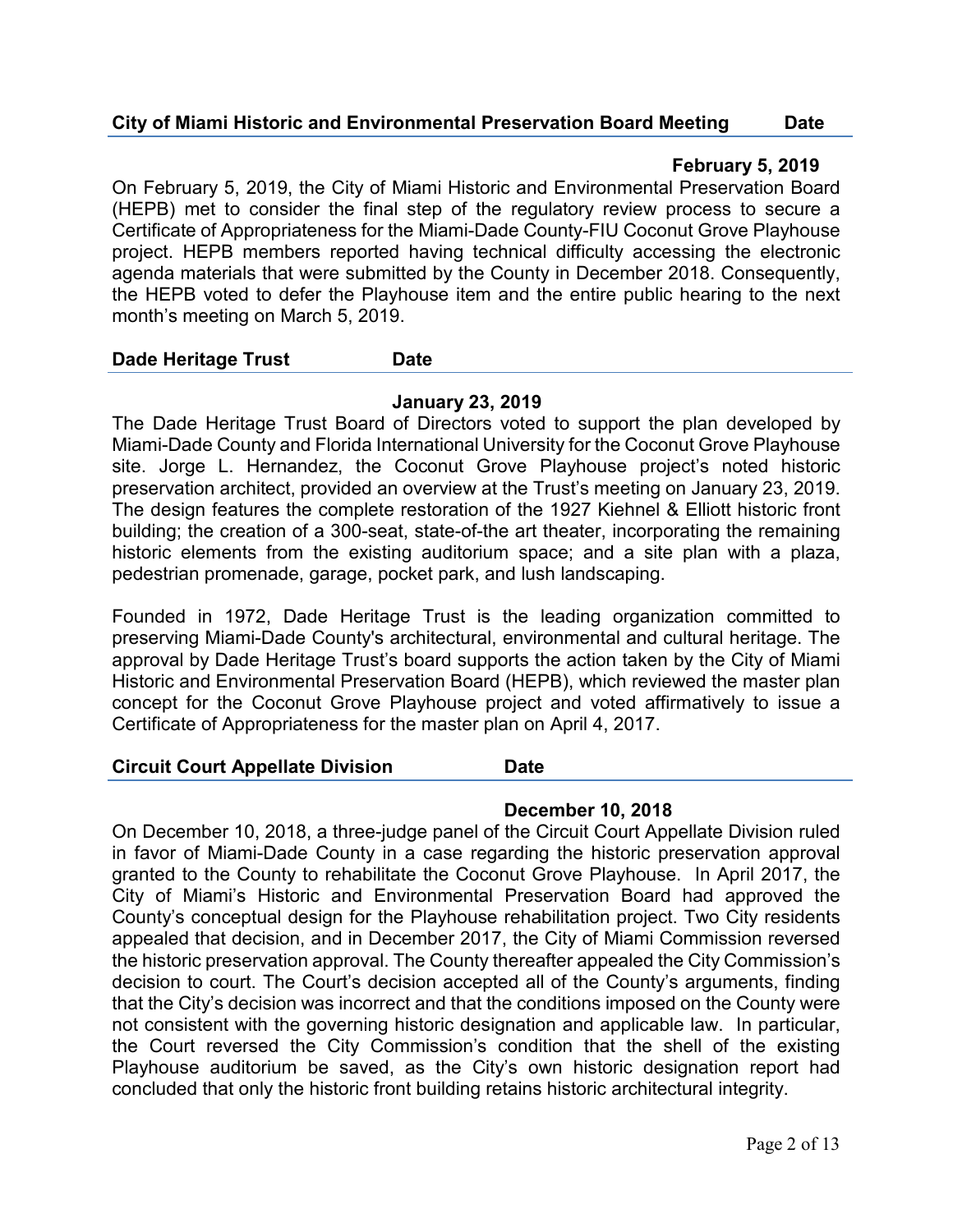# **November 7, 2018**

The City of Miami's Planning, Zoning and Appeals Board (PZAB) approved the zoning application for the Coconut Grove Playhouse on November 7, 2018. As previously presented during the September 5, 2018 PZAB meeting, City staff strongly recommended the approval of the straightforward zoning exceptions requested in the application as being well within the parameters of Miami 21 code requirements. The PZAB voted 10 to 1 in favor of waiving the 18-month waiting period for items to come back before the PZAB for review and then, approved the item with a 8-3 supermajority of the members present, as required by code. The application focused on the proposed elements of the project including: faithfully restoring the historic front building along Main Highway, building a garage lined with attractive facades facing Main Highway and the residential neighborhood to the northwest, and creating multiple open spaces including plazas, promenades, lush landscaping and a pocket park. As designed, the Coconut Grove Playhouse project provides new connectivity between the West Grove and the downtown Grove business district, pays homage to its architectural heritage, and respects the pedestrian nature and village scale of the Grove.

#### **Circuit Court Appellate Division Date**

# **October 25, 2018**

On October 25, 2018, a three-judge panel in the Circuit Court Appellate Division heard Miami-Dade County's appeal of the City of Miami Commission's action, which voted 3-to-2 to overturn the near unanimous vote of their own Historic and Environmental Preservation Board (HEPB) in support of the County's plan for the Coconut Grove Playhouse. The County's position presented a compelling case that the City Commission's actions should be overturned and the Historic and Environmental Board's support of the Playhouse project should be upheld.

# **Resolution Date**

# **R-954-18 October 2, 2018 Board of County Commission Meeting**

On October 2, 2018, the Board of County Commissioners approved a Memorandum of Understanding (MOU) between the County and the Miami Parking Authority (MPA). This is an important next step in realizing the plan for the Coconut Grove Playhouse project.

# **City of Miami's Planning, Zoning and Appeals Board (PZAB) Date**

# **September 5, 2018**

At the September 5, 2018 City of Miami Planning, Zoning and Appeals Board (PZAB) meeting, the PZAB voted 5 to 3 to support the County's technical zoning requests for the Playhouse. After the vote, all parties were informed that there needed to be a "super majority" vote, or 6 to 2, for the item to pass. City staff recommended the approval of all of the County's zoning requests. The zoning approval item was deferred by the PZAB to October 25, 2018.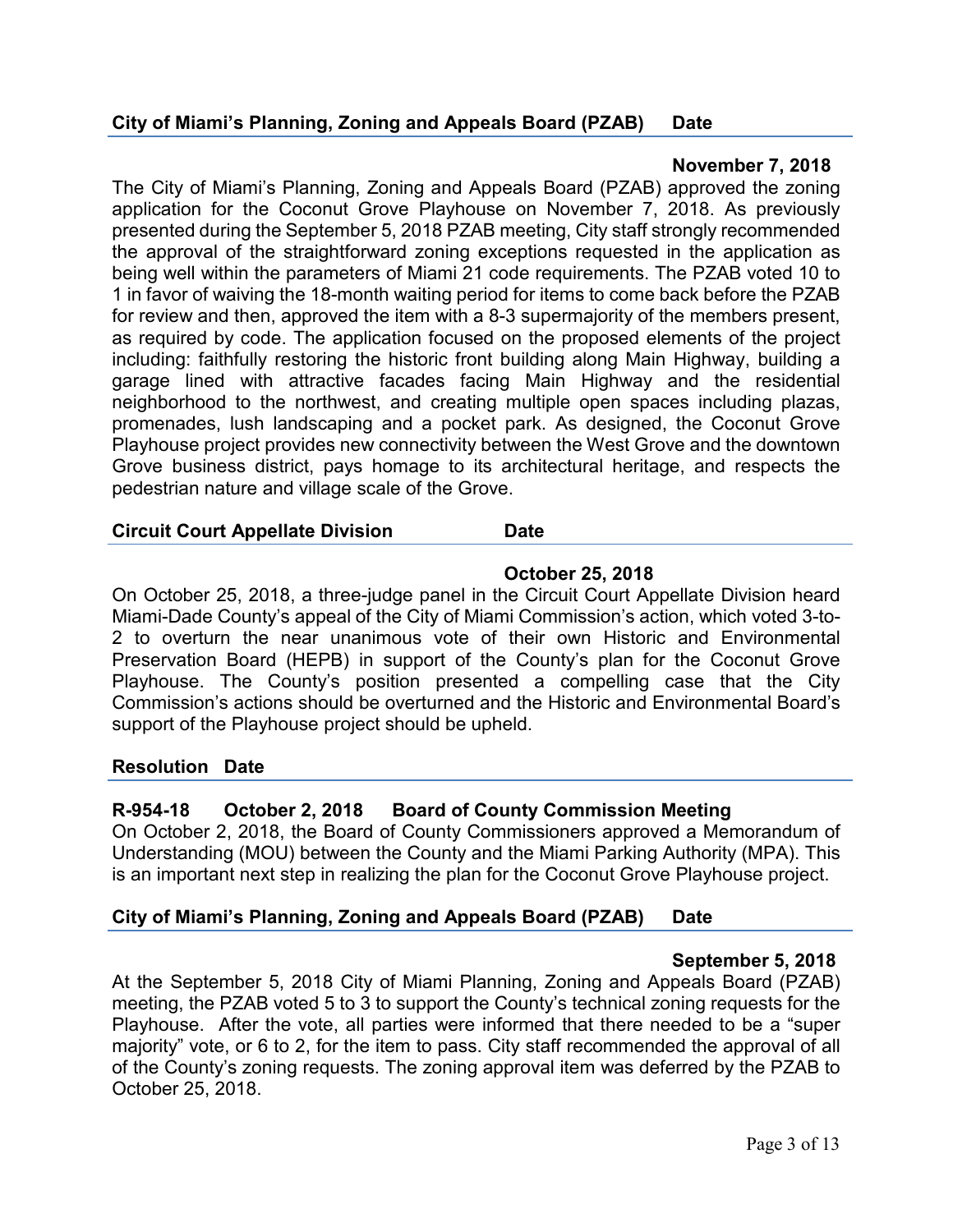# **Florida National Register Review Board Meeting Date**

#### **August 9, 2018**

On August 9th, the State of Florida Historical Commission voted to submit an application to the US Department of Interior to nominate the Coconut Grove Playhouse to the National Register of Historic Places. Miami-Dade County has supported the State's efforts to nominate the Playhouse and the application included information provided by Jorge Hernandez, the historic preservation architect on the County's design team. There was discussion at the Florida Historical Commission meeting in Tallahassee regarding the application's representations regarding period of significance and the level of integrity of the interior spaces.

#### **City of Miami Commission Date**

**December 14, 2017**

On Thursday, December 14, 2017, on a motion by Commissioner Ken Russell, the City of Miami Commission voted 3-to-2 to overturn the near unanimous vote of their own Historic and Environmental Preservation Board (HEPB). The HEPB's positive vote in April 2017 was in support of the County's submitted master plan concept for the Coconut Grove Playhouse.

#### **Meeting in the West Grove Date Communist Service Communist Communist Communist Communist Communist Communist Communist Communist Communist Communist Communist Communist Communist Communist Communist Communist Communist Co**

# **Greater Saint Paul African Methodist Episcopal Church Meeting December 6, 2017**

The Miami-Dade County Department of Cultural Affairs attended a meeting with Reverend Nathaniel Robinson III is the Pastor Robinson on Monday, November 27, 2017 at 5:30 pm. The meeting was held at the Greater Saint Paul A.M.E. Church, located at 3680 Thomas Avenue.

At the meeting, the County provided an update on progress of the Coconut Grove Playhouse project. The presentation included the design and the plan to return great theater to the site followed by a Q&A session regarding the Coconut Grove Playhouse.

#### **Town Meeting Communication Communication Communication Communication Communication Communication Communication**

# **Coconut Grove Playhouse Project November 30, 2017**

On November 30, 2017, a town hall meeting organized by County Commissioner Xavier Suarez, City of Miami Commissioner Ken Russell, and Lieutenant Governor Carlos Lopez-Cantera was held at City of Miami City Hall to discuss the Coconut Grove Playhouse. The majority of the speakers providing public input spoke in favor of the County's plan that has been authorized by the Board of County Commissioners, Florida International University Board of Trustees, and the State of Florida Cabinet and Governor. The approved plan involves saving and restoring the historic architecture of the Playhouse and its iconic front building, designing a state-of-the-art, 300-seat theater to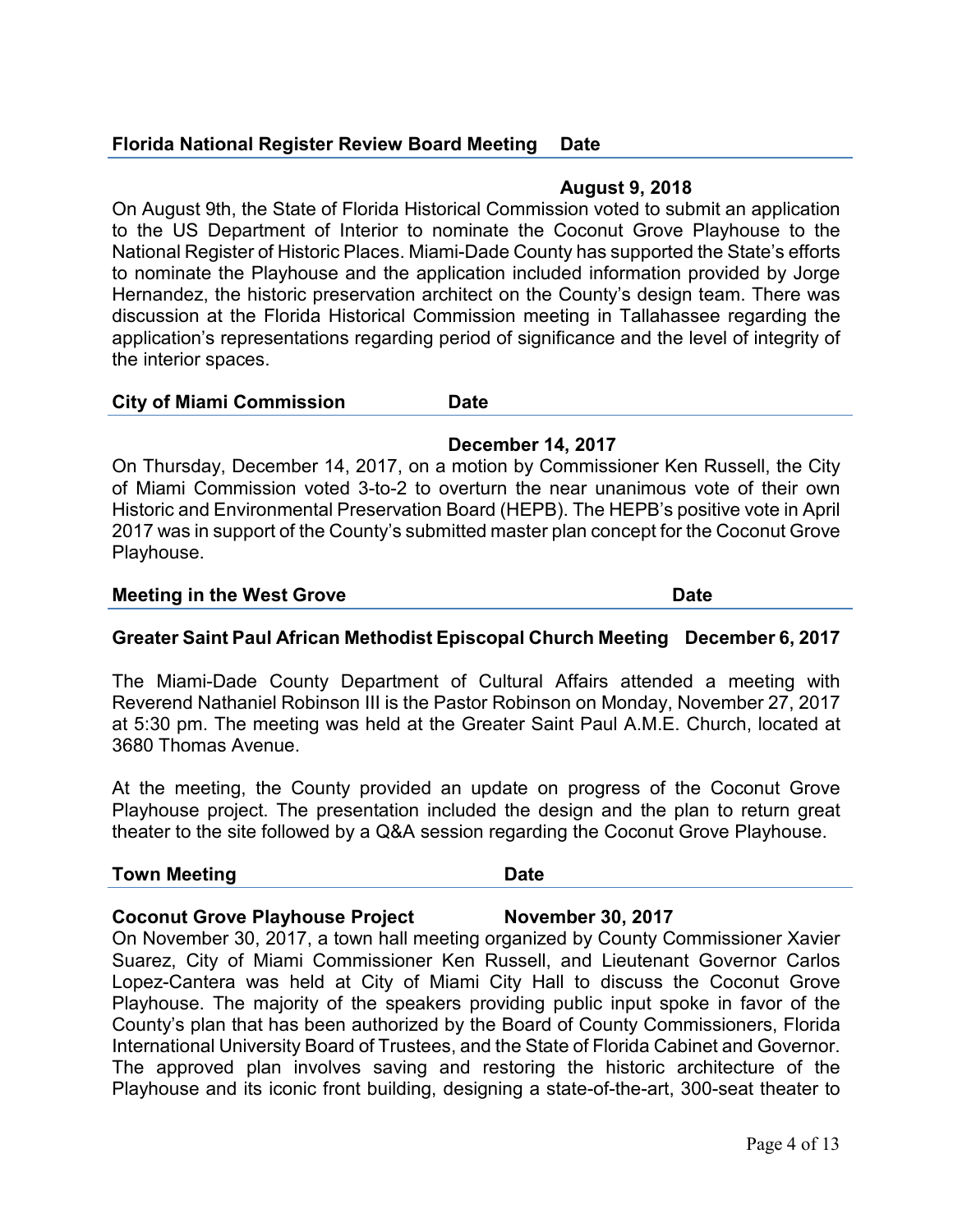be operated and programmed by GableStage, an award-winning theater company, and collaborating on educational programs with Florida International University.

Mayor Carlos Gimenez urged the conveners and the public to support the County's plan. Mayor Gimenez stated, "You have my commitment – you have always had my commitment – for us to get this project done together. I need your commitment to put aside more speculation and delay, and work with us as real partners. We can restore this landmark place back to its 1927 architectural glory. We can work with our partners, FIU and our schools, to introduce kids and families, in the West Grove and beyond, to great performances and life-changing educational opportunities. We can bring back great theater to the Grove. And we must do this without any more delay."

#### **Meeting in the West Grove / Village West Date**

# **Coconut Grove Home Owners & Tenants Association (HOATA) Outreach Community Meeting Community Meeting 27, 2017**

The Miami-Dade County Department of Cultural Affairs attended a meeting in the Village West community hosted by HOATA (Linda Williams, HOATA Secretary; J.S. Rashid, HOATA President) on Monday, November 27, 2017 at 6pm. The meeting was held at the Frankie Shannon Rolle Human Services Center, located at 3750 South Dixie Highway, Room 115.

At the meeting, the County provided an update on progress of the Coconut Grove Playhouse project. The presentation included the design and the plan to return great theater to the site followed by a Q&A session regarding the Coconut Grove Playhouse.

#### **Town Meeting Communication Communication Communication Communication Communication Communication Communication**

# **Coconut Grove Playhouse Project Update October 19, 2017**

The Miami-Dade County Department of Cultural Affairs hosted a second community meeting at the Miami-Dade County Auditorium to provide an update on the Coconut Grove Playhouse project. The meeting provided an update on progress with the design and on the plan to return great theater to the site. The presentation included a brief video providing insight into the current condition of the Playhouse, the need for the planned improvements, and the opportunities that the restored historic front building, new theater building, compatible related development, and pedestrian-friendly public spaces will bring to the Coconut Grove community; and a presentation by Bernardo Fort-Brescia, Founding Principal of Arquitectonica International Corporation, highlighting the new drawings from the design development phase of the architectural work including renderings of various exterior views throughout the site as well as the interior of the theater, showing how the entire, existing proscenium arch will be re-used for the new theater.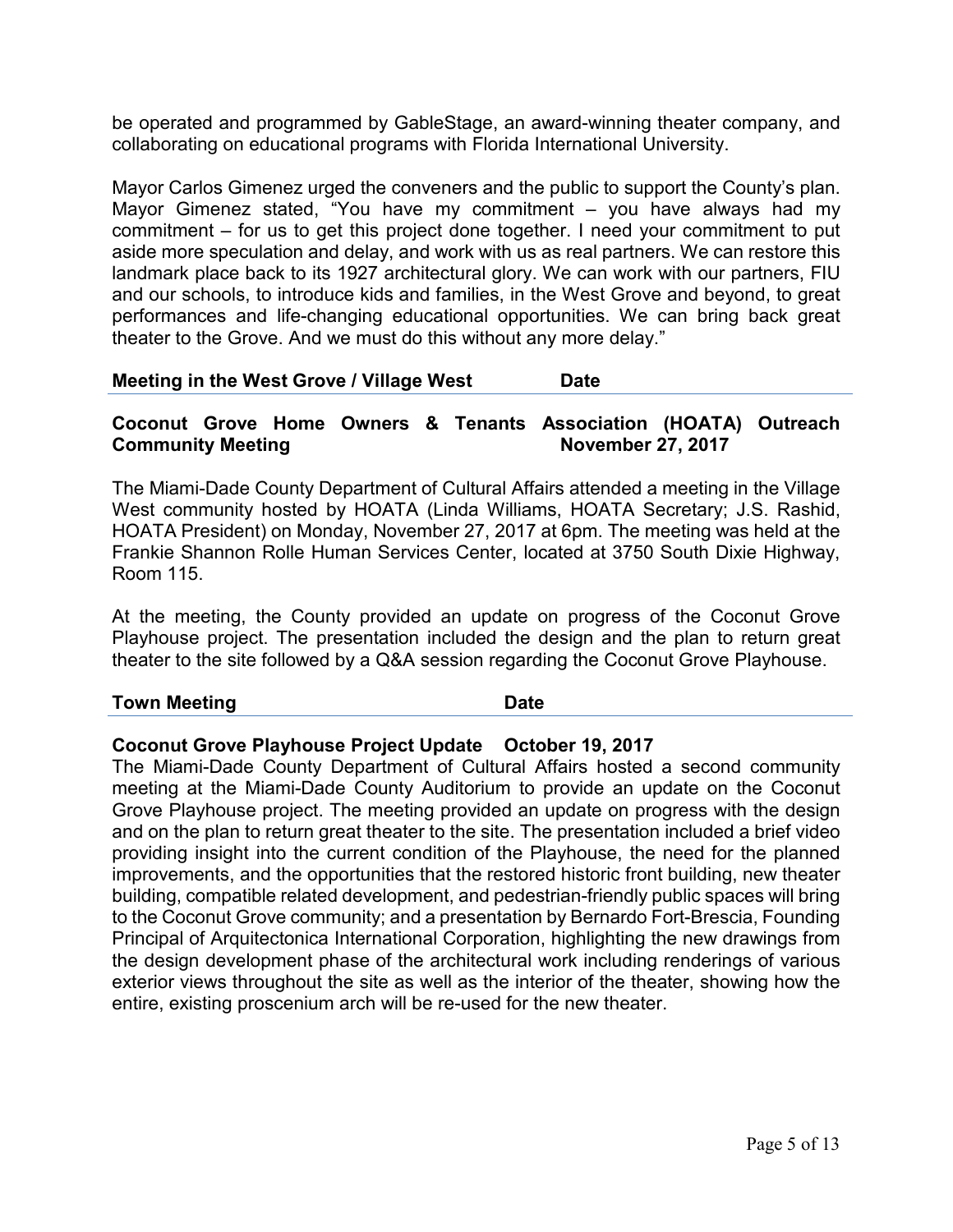# **City of Miami Historic and Environmental Preservation Board Meeting Date**

#### **Playhouse Master Plan Approved Constrainer and April 4, 2017**

On April 4, 2017, the City of Miami Historic and Environmental Preservation Board (HEPB) reviewed the request for a Certificate of Appropriateness for the master plan submitted by Miami-Dade County and its partner Florida International University. The design team, led by Arquitectonica, and historic preservation architect Jorge Hernandez presented the project's history, conclusions derived from the extensive research conducted on the building, and updated plans based on the refinements that had taken place since the application had been submitted. After hearing extensive testimony from the public, the HEPB approved the master plan concept. This approval provides the framework for the design team to continue to develop the plans that will allow the restoration of the front building to the 1927 design by Kiehnel and Elliott and the development of a 300-seat, state-of-the art theater with supporting amenities. Once the drawings are further developed, the team will return to the HEPB to request a Certificate of Appropriateness for the building components.

#### **Town Meeting in Coconut Grove Date**

#### **Coconut Grove Playhouse Project Update December 8, 2016**

The Miami-Dade County Department of Cultural Affairs hosted a community meeting on December 8, 2016 at the Ransom Everglades School auditorium to provide an update on the Coconut Grove Playhouse project. The meeting featured detailed presentations from the design team experts relating the following: the comprehensive research completed to date on the history and evolution of the property and the resulting findings; the recommendations for saving the most architecturally significant parts of the Playhouse based on the research completed, including the entire historic corner building and interior elements where possible, such as the proscenium arch and the remaining solomonic columns; and the proposed masterplan.

#### **Board of County Commission Meeting Date**

# **April 21, 2015**

At its April 21, 2015 meeting, the Board of County Commissioners unanimously approved two key items as recommended by Mayor Carlos Gimenez to move ahead with work on restoring great theater to the Coconut Grove Playhouse: The agreement with GableStage to operate and program the planned 300-seat theater; and The professional services agreement with the design team led by Arquitectonica for the Playhouse's architectural and engineering work.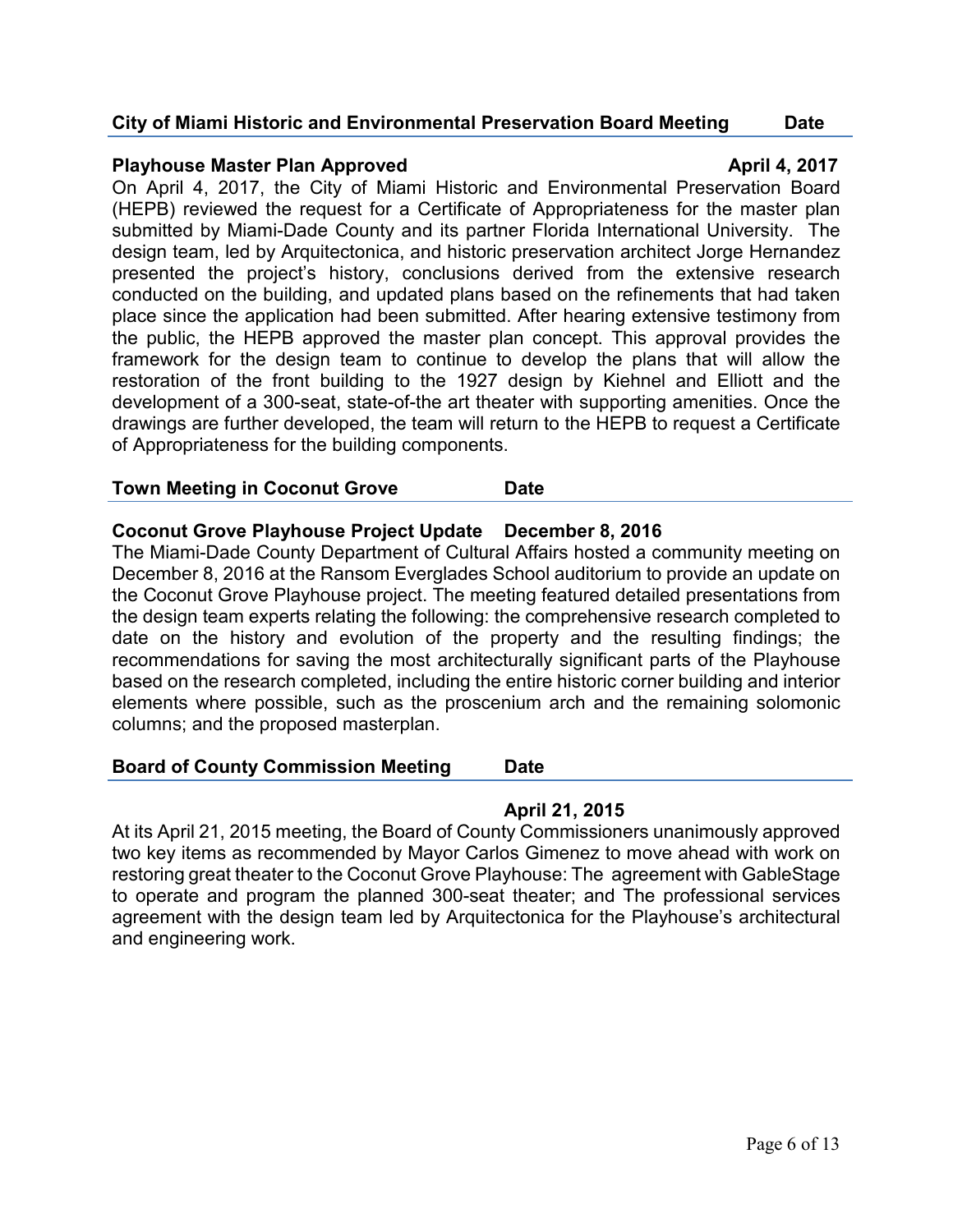#### **BCC Economic Prosperity Committee Prime Sponsor Date**

**Discussion Item Xavier L. Suarez March 12, 2015** Members of the County Commission's Economic Prosperity Committee voted unanimously to move the two agenda items regarding the Coconut Grove Playhouse – the operating agreement with GableStage and the design contract with the team led by Arquitectonica – to the full County Commission meeting on April 21, 2015. These two agenda items were moved forward as recommended with no changes.

# **Resolution Date**

# **R-293-15 March 12, 2015 BCC Economic Prosperity Committee**

"Resolution approving an operating and management agreement between Miami-Dade County and GableStage, Inc. for the redevelopment of the Coconut Grove Playhouse for an initial term of 25 years with three 25-year options to renew; amending resolution No. R-797-13 to correct error; and authorizing the County Mayor or County Mayor's Designee to execute the agreement and to exercise all provisions contained therein."

# **R-294-15 March 12, 2015 BCC Economic Prosperity Committee**

"Resolution approving award of a professional services agreement to Arquitectonica International Corporation for architectural, engineering, and specialty consulting services for Project No. A14-CUA-01 - Coconut Grove Playhouse in an amount not to exceed \$2,398,680.00 over a four year term with two one-year options to renew and funded using Building Better Communities General Obligation Bond Funds; and authorizing the County Mayor or County Mayor's Designee to execute the agreement and to exercise the provisions contained therein."

# **Resolution Date**

# **R-797-13 March 12, 2015 BCC Economic Prosperity Committee**

"Resolution approving an operating and management agreement between Miami-Dade County and GableStage, Inc. for the redevelopment of the Coconut Grove Playhouse for an initial term of 25 years with three 25-year options to renew; amending resolution No. R-797-13 to correct error; and authorizing the County Mayor or County Mayor's Designee to excecute the agreement and to exercise all provisions contained therein."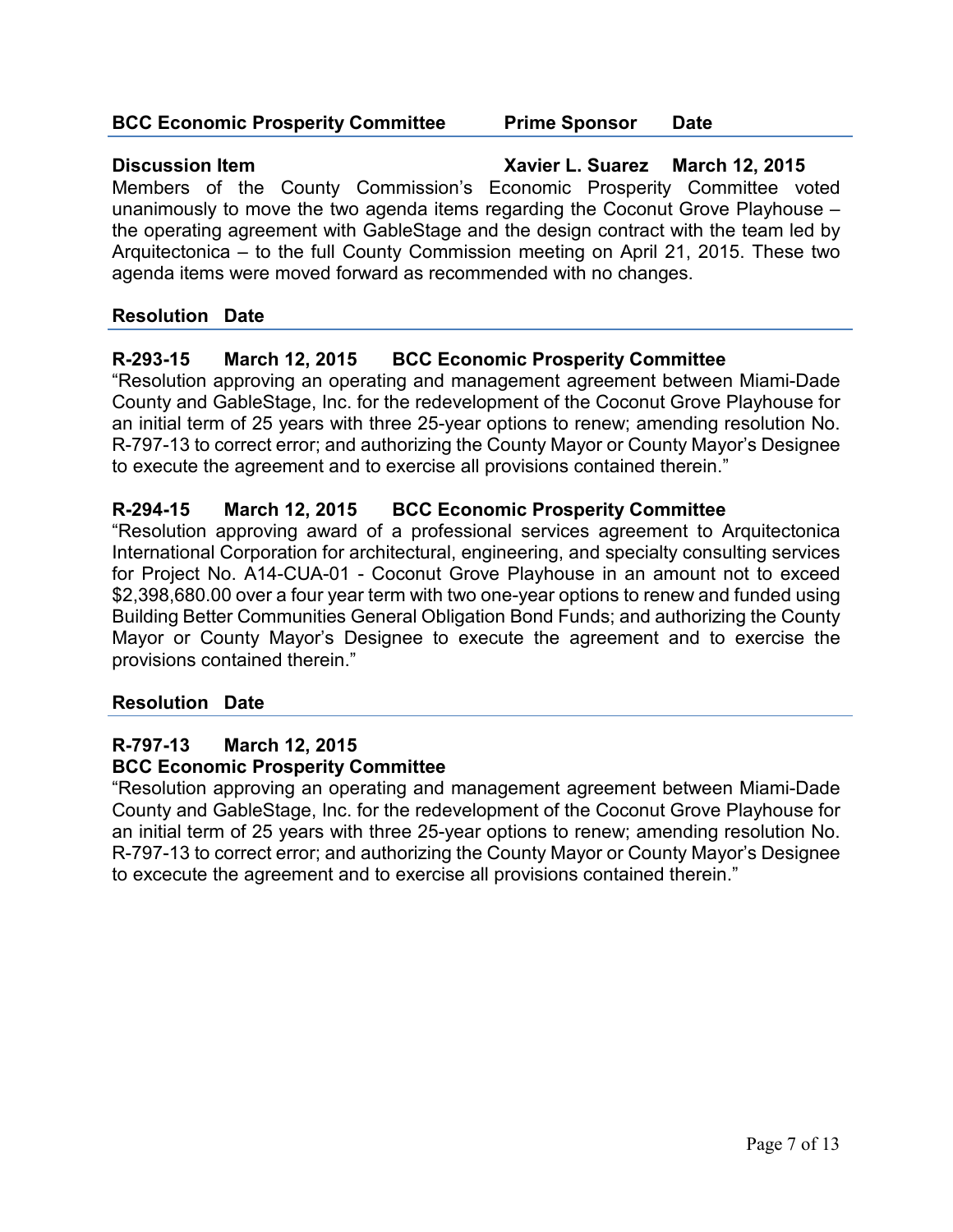| <b>Resolution Date</b> | <b>Prime Sponsor</b> | <b>Co-Sponsor</b> |
|------------------------|----------------------|-------------------|
|                        |                      |                   |

# **R-797-13 October 1, 2013 Xavier Suarez Sally A. Heyman**

Page 4, Background

"Key principles of County-FIU Agreement - Subject to review and approval of a bid waiver by the Board, the County will enter into an Operating Agreement with GableStage to operate, program and maintain the theater. GableStage will be responsible for all costs associated with the operations and programming of the theater."

Updated Business Plan attached to the Lease – same key business points as above

| <b>Resolution Date</b> | <b>Prime Sponsor</b> | <b>Co-Sponsor</b> |
|------------------------|----------------------|-------------------|
|                        |                      |                   |

# **R-621-13 July 16, 2013 N/A N/A**

Coconut Grove Playhouse: Approval of a Lease with the State of Florida

#### Page 3, Background

"Key principles of County-FIU Agreement - Subject to review and approval of a bid waiver by the Board, the County will enter into an Operating Agreement with GableStage to operate, program and maintain the theater. GableStage will be responsible for all costs associated with the operations and programming of the theater."

#### Page 37, Business Plan: Key Business Points

"Miami-Dade County will negotiate and execute an operating agreement with GableStage for programming and maintaining the theater and will determine the best approach to managing the rest of the site, subject to FIU's concurrence."

"Any additional future development of the site will be subject to the review and concurrence of the State, FIU, and Miami-Dade County. The use of any additional revenue that may result from such development is subject to the review of the State, FIU, and Miami-Dade County and the approval of the State."

# **Report to BCC – issued by Mayor, March 5, 2012**

Page 4

"Planning for the Operations of the New Playhouse

Central to our plan for returning great regional theater to the Playhouse property is to finalize the work initiated by the Playhouse board to enter into a management agreement with GableStage, one of the most celebrated and established theater companies in the Southeastern United States. GableStage understands that it would be responsible for managing, programming and fundraising specifically to support its operation of the theater, in order for this project to be successful. GableStage historically has received County grant support through the competitive grants programs of the Department of Cultural Affairs and it is our intention, and GableStage's understanding, that this is the only County operational support that is anticipated to be available. To ensure that GableStage is ready to assume this responsibility, our Department of Cultural Affairs, with the expert assistance of AMS Planning & Research, will work with this outstanding nonprofit cultural organization on operational forecasts of expenses and revenues for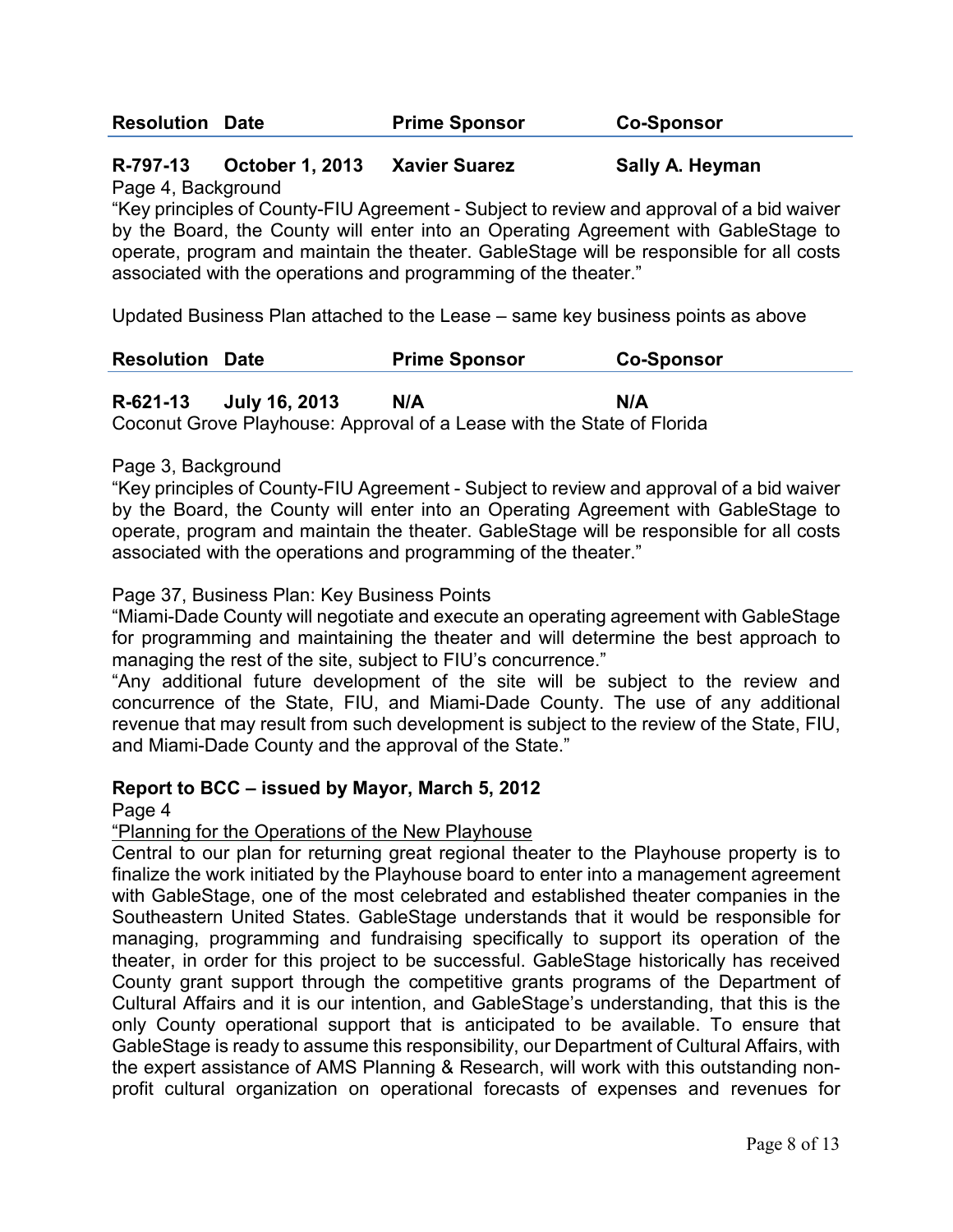programming the new Playhouse as well as on a transition and implementation plan to ensure GableStage's readiness to grow as a major regional theater and deliver outstanding public programs year-round in Coconut Grove. AMS is one of the nation's leading arts management firms with a strong track record for helping governments and non-profit organizations plan and successfully execute operational plans for theaters. We will present an update to the Board on this work in conjunction with recommendations to advance the conveyance of the property."

# **Report to BCC – issued by County Manager, February 22, 2011**

#### Page 1

**"**Page 5 of the attached "Coconut Grove Playhouse: Recommended Course of Action" memorandum outlines the proposed scope of the capital project for the Playhouse (i.e., a new 300-seat theater on the Playhouse site). This memorandum outlines the steps necessary to initiate this project; it must be emphasized that each of these steps will require significant additional work by staff and Board review and approval (i.e., completion of the due diligence work necessary for the Board's acceptance the conveyance of the property; selection of an architect; design of the building; utilization of capital cost estimates based on the design to ensure that capital funds are sufficient to bid the project; etc.). Recent new, local projects that constructed theaters confirm that the favorable environment for construction may enable us to improve upon this cost estimate (e.g., the recently opened, 14,864 sf Aventura Arts & Culture Center was built for approximately \$7 million or \$470/sf). Preliminary cost estimates for the new 300-seat theater at the Playhouse site were utilized to confirm that a theater project of this size could be accomplished within the \$20 million budget (approximately 36,000 sf at \$545/sf), taking into account design fees, project management costs and construction of a facility specifically designed to house a regional theater (see attached building program for a 300-seat professional theater). Prerequisites for every capital project include: the use of reliable cost estimating services during the design phase; the thorough review of responsible construction bids that are within the project's budget; and the provision of sufficient revenues in the project's contingency fund to address any unforeseen circumstances".

# Page 2

"Page 6 of the attached "Coconut Grove Playhouse: Recommended Course of Action" memorandum describes the benefits of developing a management agreement to operate and program the new Playhouse with GableStage, one of our community's most celebrated, successful and financially stable theaters. Pursuant to a management agreement for the theater, GableStage will be responsible for raising the funds to operate and program the new theater; annual County support to GableStage will continue to be solely from the competitive grants programs offered by the Department of Cultural Affairs. Since it came up at the February 7, 2011 Recreation and Cultural Affairs Committee meeting, it should be noted that local governments and non-profit organizations (e.g., GableStage) are exempt from paying property taxes."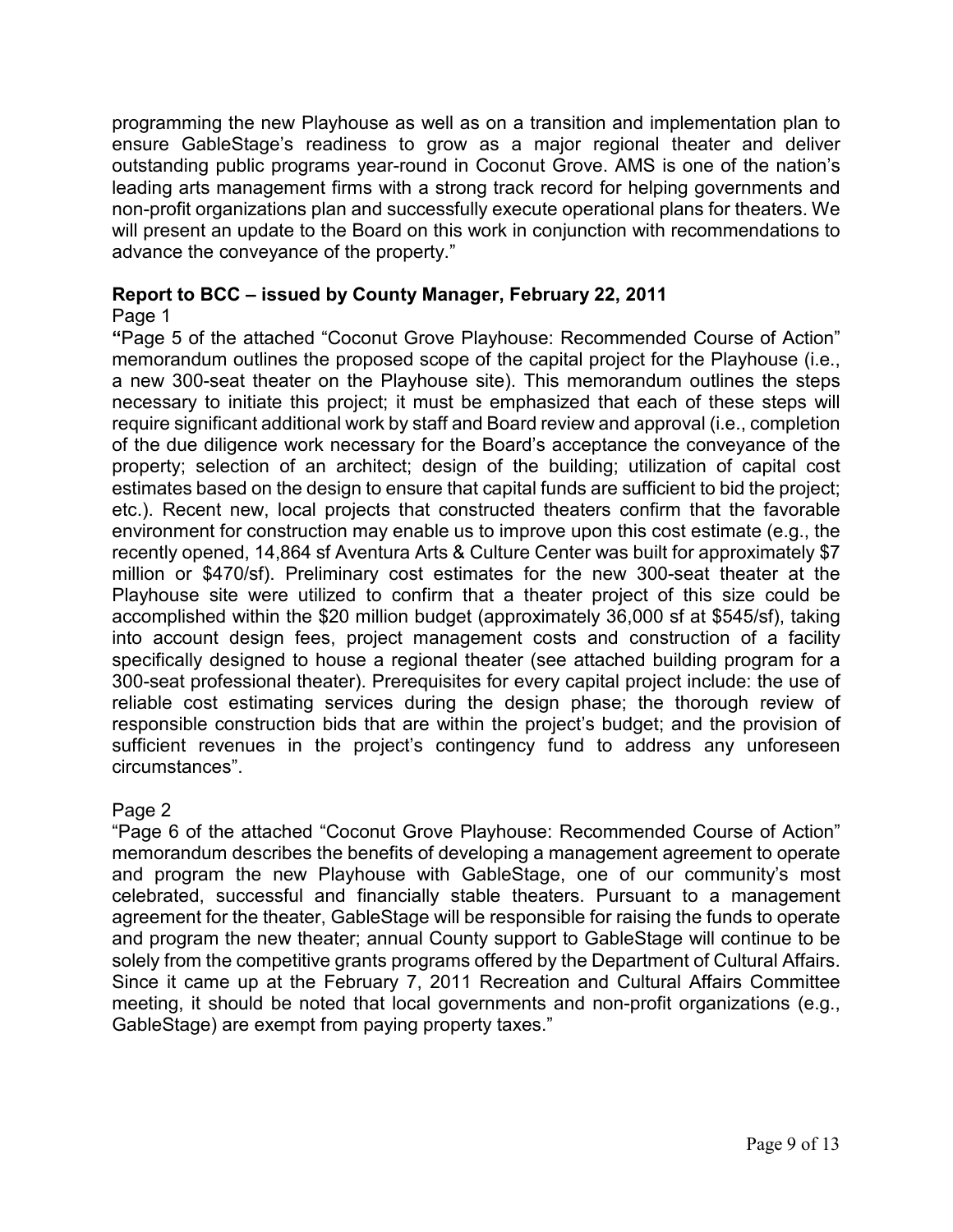#### **Report to BCC – issued by County Manager, October 12, 2010** Pages 6-7 *"GableStage and the Future of Theater in Coconut Grove*

It is important to note that a public process was conducted in 2009 to identify and select a partner to manage and program the new 300-seat theater proposed for the Playhouse site. GableStage was selected and, pursuant to the terms of a management and operating agreement (see Attachment 3), this distinguished theater company would manage and operate the new Playhouse, providing professional regional theater, complementary performing arts activities and theater education programs for the community. This arrangement offers the following benefits:

- GableStage is one of our community's most celebrated theater companies. Over the past 12 seasons, GableStage has been nominated for 148 Carbonell Awards and won 38, including either Best Production or Best Musical Production every year since 2004. Producing Artistic Director Joseph Adler has been nominated for 20 Carbonells (13 at GableStage) and has won seven Best Director and two Best Director of a Musical awards. This company has demonstrated its capacity to develop into a major regional theater;
- GableStage continues to exercise strong cultural leadership, regularly giving its entire house to not-for-profit organizations with all ticket proceeds going entirely to these community groups. Among the groups that have benefitted from this policy are the Human Services Coalition (seven times), Family Counseling Services, The Miller Center for Contemporary Judaic Studies and, New World School of the Arts High School Jazz Band, among others. GableStage also has helped to support and nurture some of our community's most promising young theater companies, including Ground Up and Rising, Mad Cat, Promethean Theatre, Alliance Theatre Project and, State Theatre Project;
- GableStage is currently located in a leased space, generously made available by the Biltmore Hotel. The partnership with the Coconut Grove Playhouse would provide this valued cultural institution with a permanent home in which to grow and to serve our community;In the current economic environment, the most prudent course of action in selecting a theater partner is to work collaboratively with an existing, successful cultural organization rather than creating a new operating company for the Playhouse. GableStage has a strong, long-established track record for financial stability and operational excellence. It has demonstrated the potential to grow and its board of directors is committed to making the necessary transition to Coconut Grove; and
- The selection of GableStage to manage and program the new Playhouse can serve as a catalyst to help GableStage continue to develop and expand its board with civic leaders who are committed to helping this talented company grow and dedicated to establishing a major regional theater in Coconut Grove.

Our Department of Cultural Affairs will work with the board of directors and staff of GableStage to develop a pro forma for the operations and programming of the new Playhouse and on a planning process to ensure that GableStage can build upon its current fundraising success to raise the additional revenue that will be required for the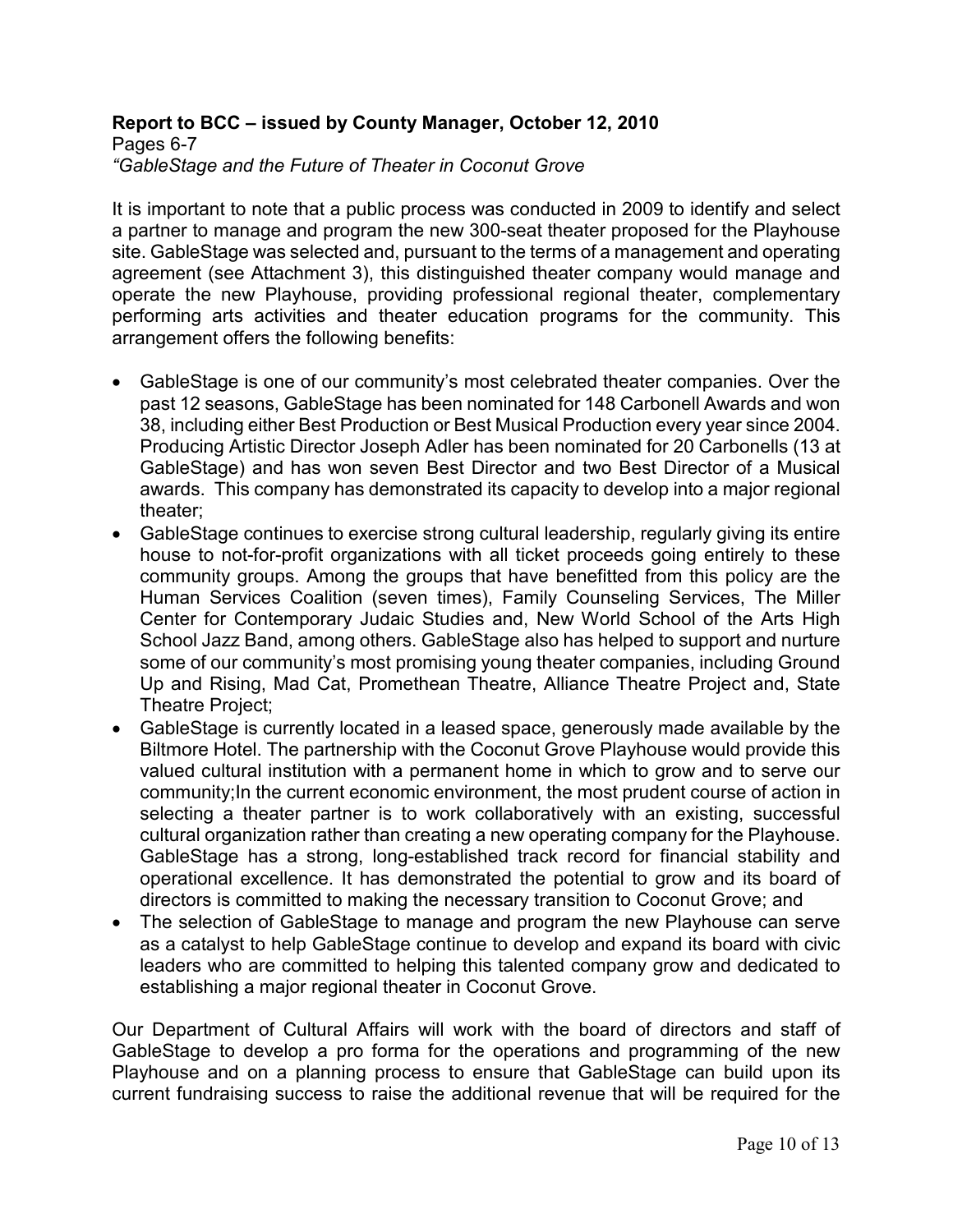new Playhouse. In addition, while the capital project is being implemented, the Department of Cultural Affairs will work with GableStage to assess its capacity to assume ownership of the property and contingent upon its readiness, develop a transition plan to transfer the property to this non-profit organization. It is understood by GableStage that County support for the operations and programming of the new Playhouse is available only through the Department of Cultural Affairs' competitive grants programs, which are subject to annual budget appropriations by the Board.

Action Steps: Review the management and operating agreement with GableStage and adapt this document, as necessary, to serve as the operating management agreement between Miami-Dade County and GableStage. Redirect annual grant funding formerly designated for Playhouse programming to GableStage, subject to the annual budget process, and have our Department of Cultural Affairs work with GableStage to: present performing arts activities on the Playhouse site in order to activate this important area of Coconut Grove during the design phase; invest in professional management services to develop an operating pro forma and business plan that will enable it to make the transition from its current facility to the new, 300-seat theater; involve GableStage in providing essential input on the development of that theater; and work to assess and develop a plan to transfer title of the property to GableStage."

| <b>Resolution Date</b> |  | <b>Prime Sponsor</b> | <b>Co-Sponsor</b> |
|------------------------|--|----------------------|-------------------|
|------------------------|--|----------------------|-------------------|

**R-627-10 June 3, 2010 Carlos A. Gimenez Sen. Javier D. Souto** COCONUT GROVE PLAYHOUSE RESOLUTION DIRECTING COUNTY MAYOR OR MAYOR'S DESIGNEE TO RECOMMEND COURSE OF ACTION FOR RECONSTRUCTION, MANAGEMENT AND OPERATION OF COCONUT GROVE PI AYHOUSE

#### **Report to BCC – issued by County Manager, December 22, 2009** Pages 1-2 **"***An Outstanding Theater Partner is Selected*

Earlier this year, the Coconut Grove Playhouse conducted a public process to identify and select a partner to manage and program the proposed, new 300-seat theater planned for the site. A selection was made and negotiations conducted through the late summer and early fall, culminating in a memorandum of understanding entered into by the boards of the Coconut Grove Playhouse and GableStage in November 2009. Pursuant to a longterm agreement that is currently being negotiated, GableStage will manage and operate the theater, providing professional regional theater and theater education programs for the community. This arrangement offers the following benefits:

• GableStage is one of our community's most celebrated theater companies. Over the past 12 seasons, GableStage has been nominated for 148 Carbonell Awards and won 38, including either Best Production or Best Musical Production every year since 2004. Producing Artistic Director Joseph Adler has been nominated for 20 Carbonells (13 at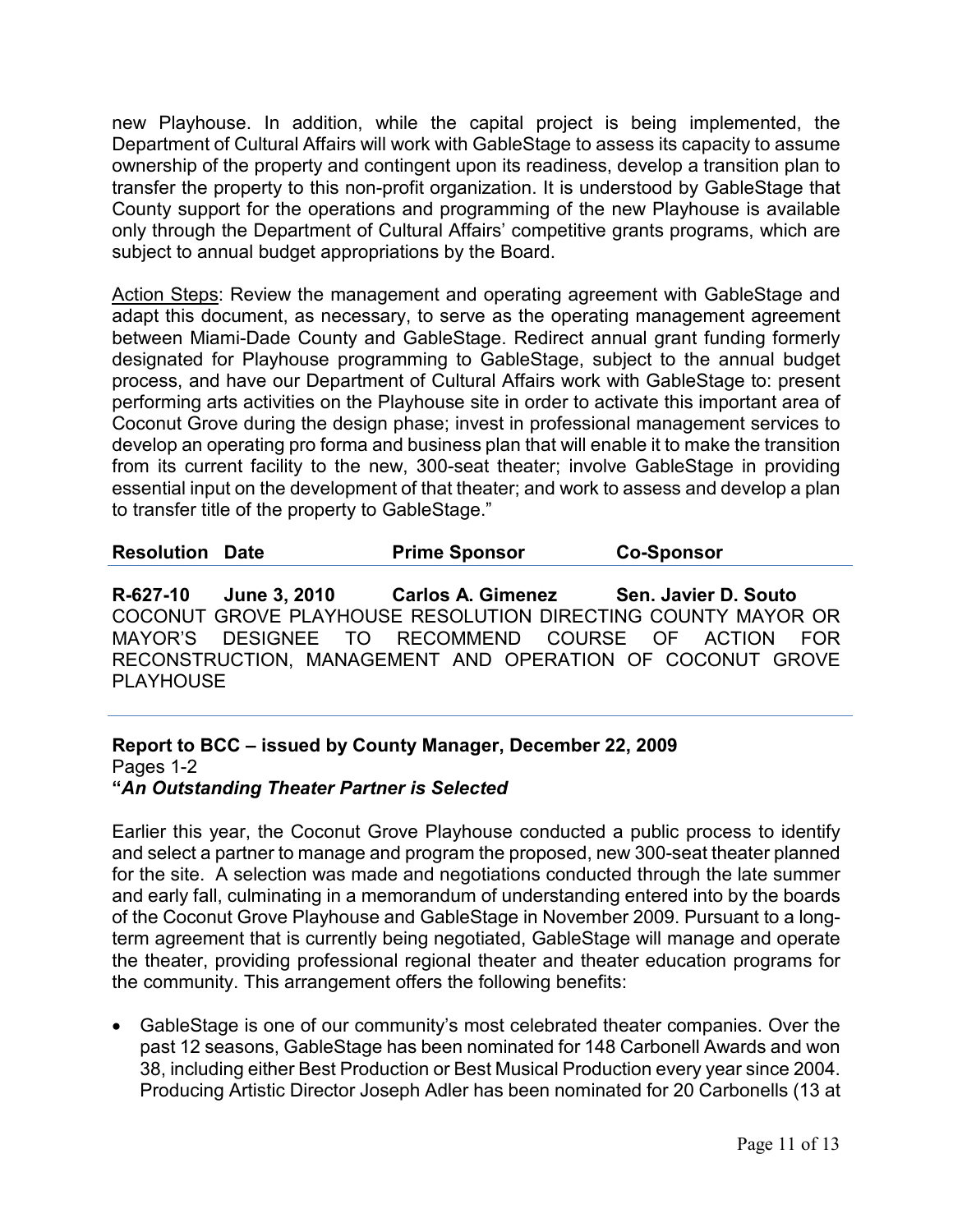GableStage) and has won seven Best Director and two Best Director of a Musical awards. This company has demonstrated its capacity to develop into a major regional theater.

- GableStage is currently located in a leased space, generously made available by the Biltmore Hotel. The partnership with the Coconut Grove Playhouse would provide this valued cultural institution with a permanent home in which to grow and to serve our community.
- In the current economic environment, the most prudent course of action in selecting a theater partner is to work collaboratively with an existing, successful cultural organization rather than creating a new operating company for the Playhouse. GableStage has a strong, long-established track record for financial stability and operational excellence. It has demonstrated the potential to grow and its board of directors is committed to making the necessary transition to Coconut Grove.
- It is anticipated that over time, the relationship between the boards of directors of the Coconut Grove Playhouse and GableStage will evolve, and it is likely there will be a transition that will result in the current board of the Playhouse being succeeded by the board of GableStage. The selection of GableStage to manage and program the new Playhouse can serve as a catalyst to help GableStage continue to develop and expand its board with civic leaders who are committed to helping this talented company grow and dedicated to establishing a major regional theater in Coconut Grove.

The Coconut Grove Playhouse board retains the responsibility of addressing the debt that accumulated before the theater's closing. The Playhouse continues to work closely with creditors in an effort to resolve any remaining issues with the confidence that long-time supporters of the Playhouse will rally to support the recovery plan.

# *Next Steps*

With the selection of GableStage as the theater partner, the Department has entered into planning with GableStage and the Coconut Grove Playhouse to activate, as necessary, the carried-over FY 2007-2008 (\$300,000) and FY 2009-2010 (\$170,000) Major Cultural Institutions grants approved for the Coconut Grove Playhouse. These grant funds would be used for the following purposes:

- *Theater Will Return to the Grove in 2010 and Beyond.* A season of theater in Coconut Grove is being planned to begin in early 2010. GableStage will present theater activities on an outdoor stage designed to occupy part of the Playhouse's parking lot. County grant funds will cover costs including staging, programming, marketing and essential infrastructure costs (e.g., insurance, power, etc.). In addition to returning outstanding theater to Coconut Grove, this initiative can play a role in helping with the revitalization of the Coconut Grove business district. The stage will be designed so it can continue to be used until a new Playhouse is completed.
- *GableStage Will Begin the Transition to a Regional Theater.* The Playhouse will continue its relationship with AMS Planning & Research to advise, design and create the management and operational plans and instruments required for this next phase